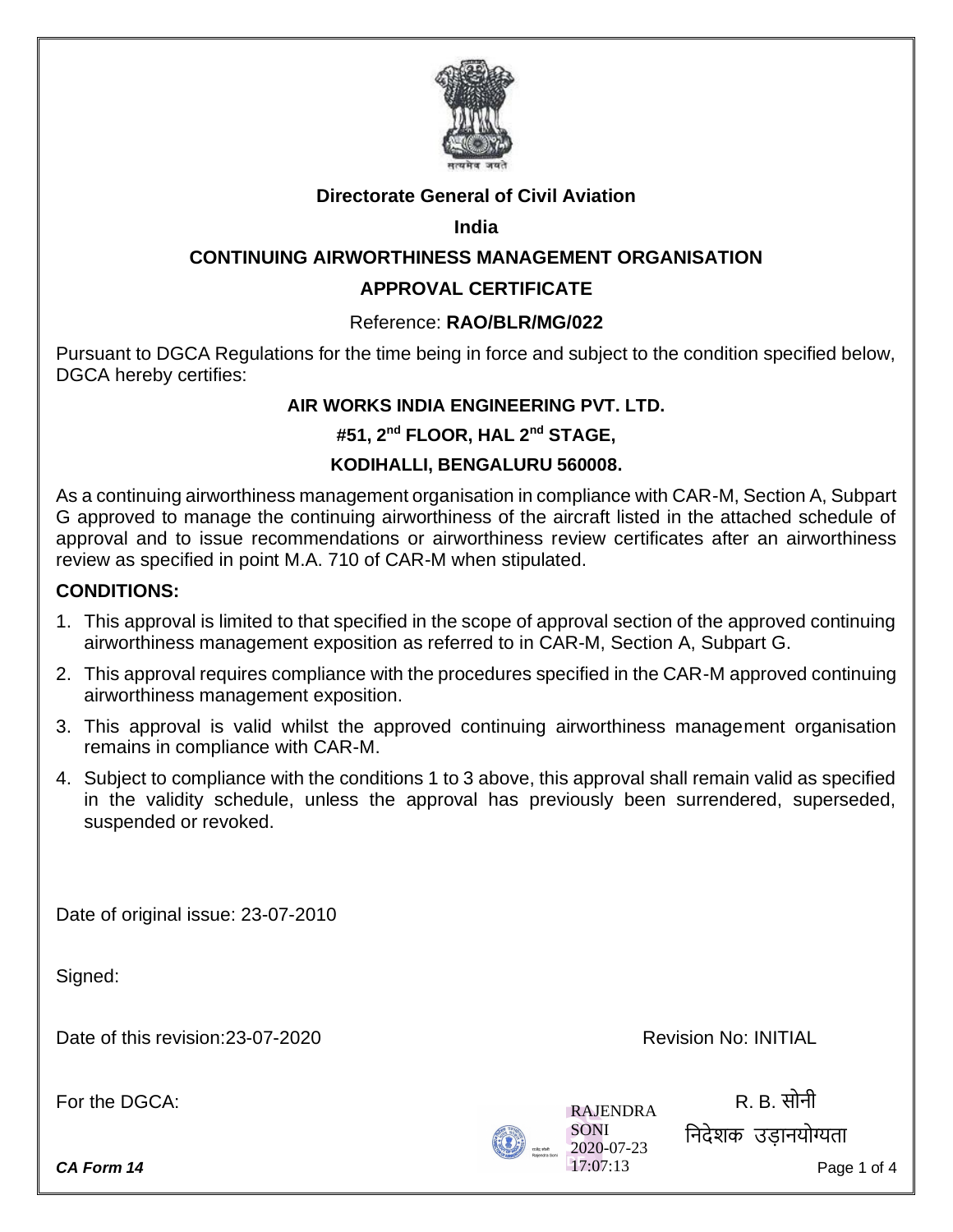

#### **Directorate General of Civil Aviation, India**

CONTINUING AIRWORTHINESS MANAGEMENT ORGANISATION

#### APPROVAL SCHEDULE

#### Reference: **RAO/BLR/MG/022**

#### **AIR WORKS INDIA ENGINEERING PVT. LTD, #51, 2nd FLOOR, HAL 2nd STAGE, KODIHALLI, BENGALURU 560008.**

| SI<br>no       | Aircraft Type / Series / Group         | <b>Airworthiness</b><br>Review authorized | Organisation(s) working under quality<br>system |
|----------------|----------------------------------------|-------------------------------------------|-------------------------------------------------|
| 1              | BD-100-1A10 (CHALLENGER 300)           | <b>NO</b>                                 | AIR WORKS INDIA ENGG, PVT.LTD                   |
| 2              | <b>BELL 206 L4</b>                     | <b>NO</b>                                 | AIR WORKS INDIA ENGG, PVT.LTD                   |
| 3              | <b>BELL 407</b>                        | <b>NO</b>                                 | AIR WORKS INDIA ENGG. PVT.LTD                   |
| 4              | <b>BELL 412 EP</b>                     | <b>NO</b>                                 | AIR WORKS INDIA ENGG, PVT.LTD                   |
| 5              | <b>BELL 427</b>                        | <b>NO</b>                                 | AIR WORKS INDIA ENGG, PVT.LTD                   |
| 6              | <b>CESSNA CITATION 525</b>             | <b>NO</b>                                 | AIR WORKS INDIA ENGG. PVT.LTD                   |
| $\overline{7}$ | <b>CESSNA CITATION 525A</b>            | <b>NO</b>                                 | AIR WORKS INDIA ENGG, PVT.LTD                   |
| 8              | <b>CESSNA CITATION 560XL &amp; XLS</b> | <b>NO</b>                                 | AIR WORKS INDIA ENGG, PVT.LTD                   |
| 9              | CESSNA 560                             | <b>NO</b>                                 | AIR WORKS INDIA ENGG, PVT.LTD                   |
| 10             | CESSNA 680                             | <b>NO</b>                                 | AIR WORKS INDIA ENGG, PVT.LTD                   |
| 11             | <b>DORNIER DO-228</b>                  | <b>NO</b>                                 | AIR WORKS INDIA ENGG. PVT.LTD                   |
| 12             | EUROCOPTER AS 365 N3                   | <b>NO</b>                                 | AIR WORKS INDIA ENGG, PVT.LTD                   |

This approval Schedule is limited to that specified in the scope of approval contained in CAR-M, section A, Subpart G approved Continuing Airworthiness Management Exposition.

Continuing Airworthiness Management Exposition Reference: AWIC/CAME/01

Date of original issue: 23-07-2010

Signed: …………………………………………………………….

Date of this revision: 23-07-2020 Revision No.: INITIAL



ननदेशक उड़ानयोग्यत़ा

*CA Form 14* Page 2 of 4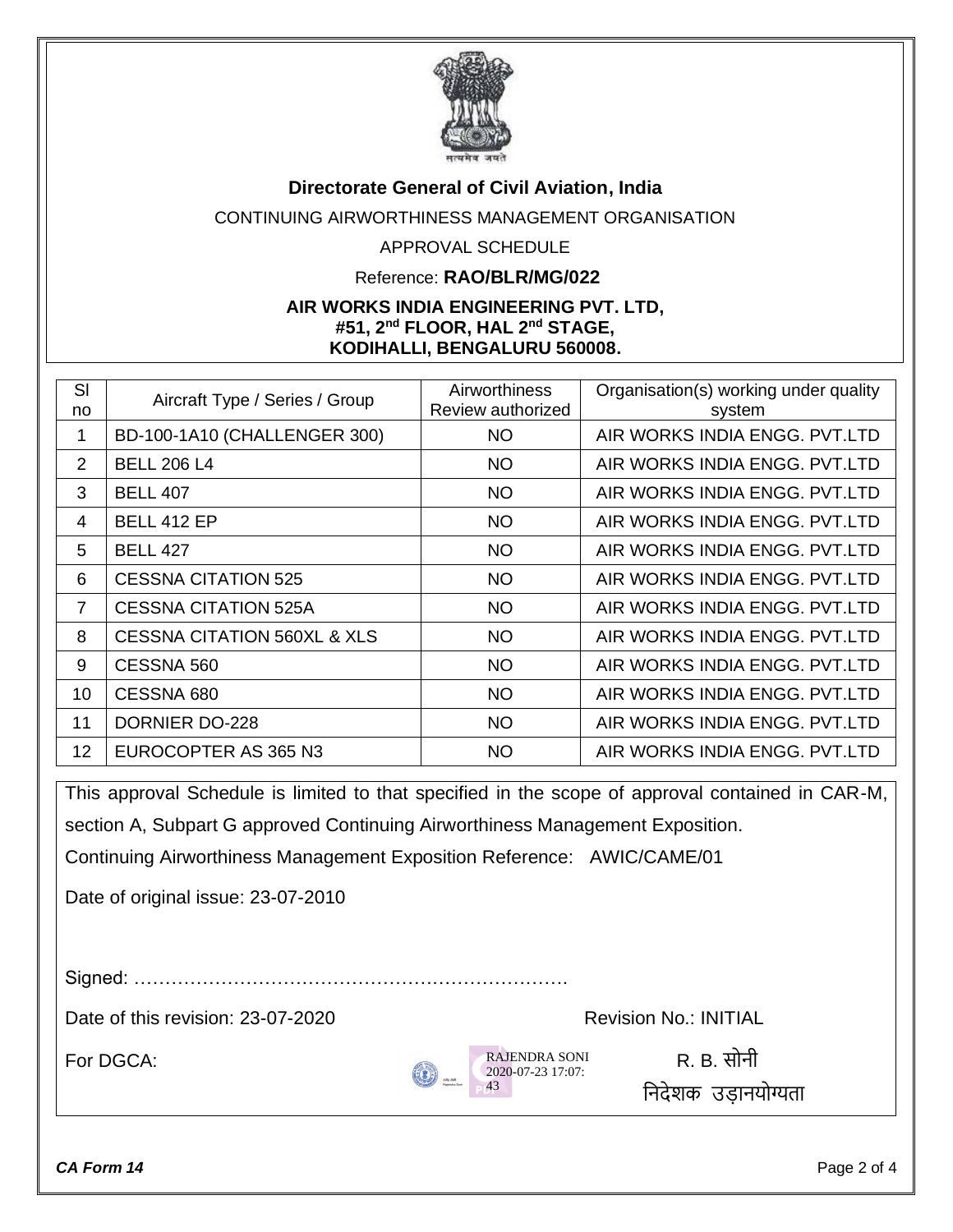

#### **Directorate General of Civil Aviation, India**

CONTINUING AIRWORTHINESS MANAGEMENT ORGANISATION

## APPROVAL SCHEDULE

#### Reference: **RAO/BLR/MG/0 22**

#### **AIR WORKS INDIA ENGINEERING PVT. LTD. #51, 2nd FLOOR, HAL 2nd STAGE KODIHALLI, BENGALURU 560008,**

| SI<br>no | Aircraft Type / Series / Group           | Airworthiness<br>Review authorized | Organisation(s) working under quality<br>system |
|----------|------------------------------------------|------------------------------------|-------------------------------------------------|
| 13       | EUROCOPTER 130 B4                        | <b>NO</b>                          | AIR WORKS INDIA ENGG. PVT.LTD                   |
| 14       | FALCON 900 EX                            | <b>NO</b>                          | AIR WORKS INDIA ENGG, PVT.LTD                   |
| 15       | <b>GULFSTREAM G-100</b>                  | <b>NO</b>                          | AIR WORKS INDIA ENGG, PVT.LTD                   |
| 16       | GULFSTREAM GV-SP (G 550)                 | <b>NO</b>                          | AIR WORKS INDIA ENGG, PVT.LTD                   |
| 17       | <b>GULFSTREAM G-V</b>                    | <b>NO</b>                          | AIR WORKS INDIA ENGG. PVT.LTD                   |
| 18       | HAWKER 800 XP                            | <b>NO</b>                          | AIR WORKS INDIA ENGG, PVT.LTD                   |
| 19       | KING AIR C90A                            | <b>NO</b>                          | AIR WORKS INDIA ENGG, PVT.LTD                   |
| 20       | <b>SUPER KING AIR B-200 &amp; 200 GT</b> | <b>NO</b>                          | AIR WORKS INDIA ENGG, PVT.LTD                   |
| 21       | SUPER KING AIR B-300                     | <b>NO</b>                          | AIR WORKS INDIA ENGG, PVT.LTD                   |
| 22       | TWIN OTTER DHC-6-300                     | <b>NO</b>                          | AIR WORKS INDIA ENGG, PVT.LTD                   |
| 23       | PREMIER 1A-390                           | <b>NO</b>                          | AIR WORKS INDIA ENGG. PVT.LTD                   |
| 24       | HAWKER 4000                              | <b>NO</b>                          | AIR WORKS INDIA ENGG. PVT.LTD                   |

This approval Schedule is limited to that specified in the scope of approval contained in CAR-M, section A, Subpart G approved Continuing Airworthiness Management Exposition. Continuing Airworthiness Management Exposition Reference: AWIC/CAME/01

Date of original issue: 23-07-2010

Signed: …………………………………………………………….

Date of this revision: 23-07-2020 Revision No.: INITIAL



ननदेशक उड़ानयोग्यत़ा

*CA Form 14* Page 3 of 4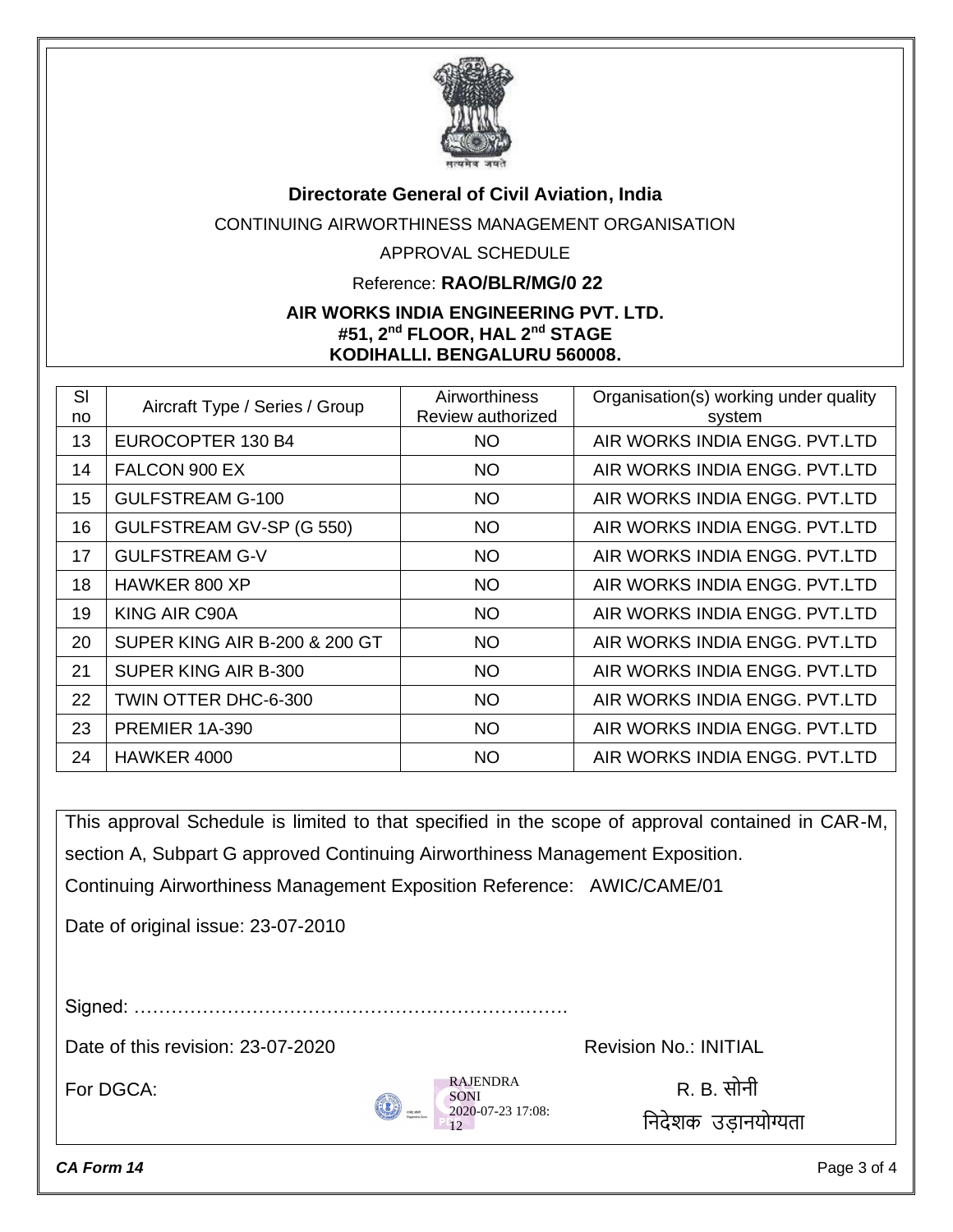

## **Directorate General of Civil Aviation, India**

CONTINUING AIRWORTHINESS MANAGEMENT ORGANISATION

## APPROVAL SCHEDULE

#### Reference: **RAO/BLR/MG/0 22**

#### **AIR WORKS INDIA ENGINEERING PVT. LTD. #51, 2nd FLOOR, HAL 2nd STAGE KODIHALLI, BENGALURU 560008,**

| SI<br>no | Aircraft Type / Series / Group      | Airworthiness<br>Review authorized | Organisation(s) working under quality<br>system |
|----------|-------------------------------------|------------------------------------|-------------------------------------------------|
| 25       | EMBRAER EMB-135BJ, 500 & 505        | <b>NO</b>                          | AIR WORKS INDIA ENGG, PVT.LTD                   |
| 26       | LEARJET 60XR                        | <b>NO</b>                          | AIR WORKS INDIA ENGG, PVT.LTD                   |
| 27       | HAWKER 900 XP                       | <b>NO</b>                          | AIR WORKS INDIA ENGG. PVT.LTD                   |
| 28       | <b>DA-40</b>                        | <b>NO</b>                          | AIR WORKS INDIA ENGG. PVT.LTD                   |
| 29       | PIAGGIO P.180 AVANTI - II           | <b>NO</b>                          | AIR WORKS INDIA ENGG, PVT.LTD                   |
| 30       | <b>AGUSTA A109S</b>                 | <b>NO</b>                          | AIR WORKS INDIA ENGG, PVT.LTD                   |
| 31       | BD-700-1A11<br>(GLOBAL 5000 VISION) | <b>NO</b>                          | AIR WORKS INDIA ENGG, PVT.LTD                   |
| 32       | EC 135 P2+                          | <b>NO</b>                          | AIR WORKS INDIA ENGG. PVT.LTD                   |
| 33       | BD-700-1A10 (GLOBAL 6000)           | <b>NO</b>                          | AIR WORKS INDIA ENGG, PVT.LTD                   |
| 34       | <b>BELL 429</b>                     | <b>NO</b>                          | AIR WORKS INDIA ENGG, PVT.LTD                   |
| 35       | CL600-2B16 (CL604 Variant)          | <b>NO</b>                          | AIR WORKS INDIA ENGG, PVT.LTD                   |

This approval Schedule is limited to that specified in the scope of approval contained in CAR-M, section A, Subpart G approved Continuing Airworthiness Management Exposition.

Continuing Airworthiness Management Exposition Reference: AWIC/CAME/01

Date of original issue: 23-07-2010

Signed: …………………………………………………………….

Date of this revision: 23-07-2020 Revision No.: INITIAL



For DGCA: R. B. सोनी ननदेशक उड़ानयोग्यत़ा

*CA Form 14* Page 4 of 4